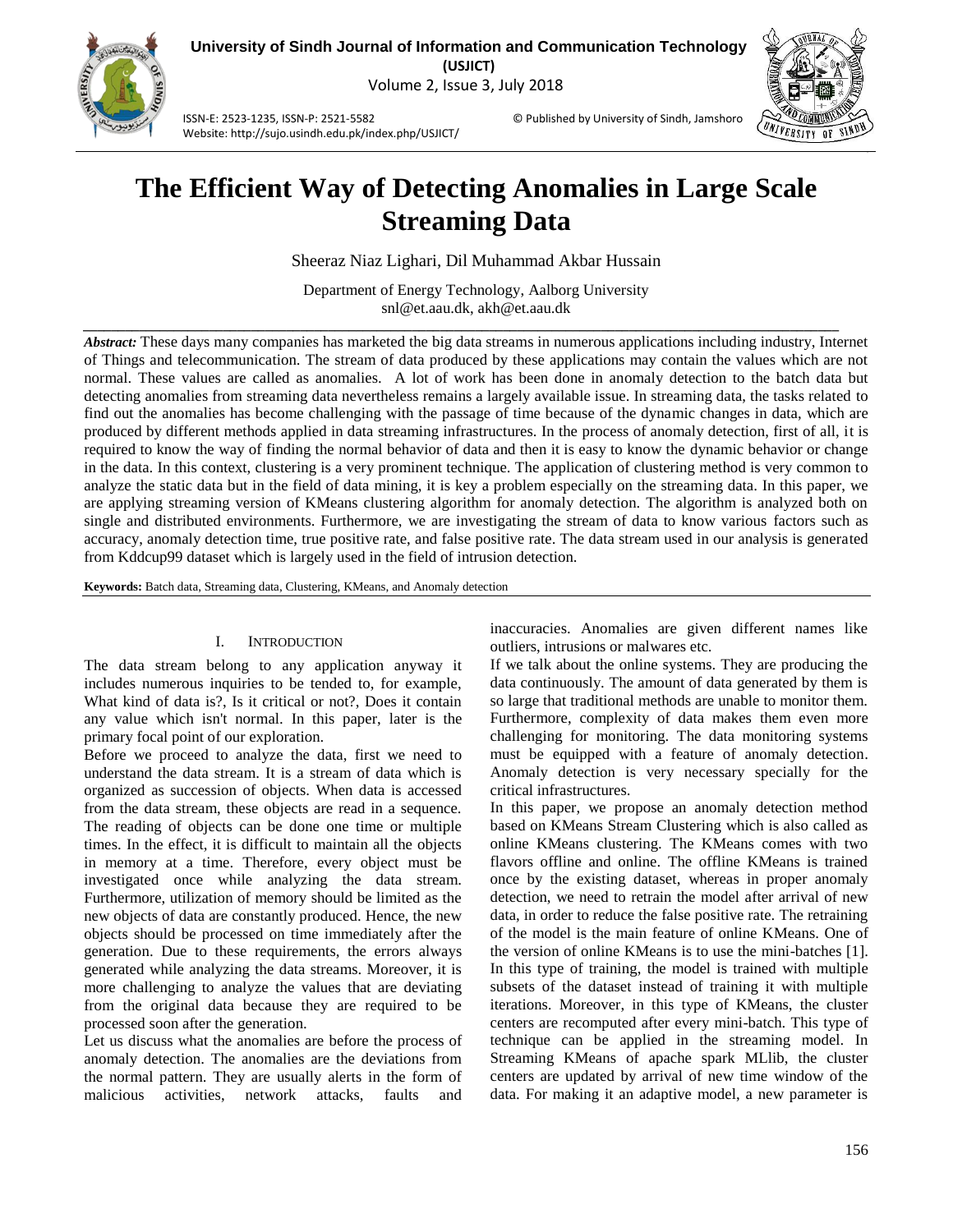specified called as half life. On the basis of half life parameter, the points are decided weak or strong from the incoming batch of data. The half life controls, after how many data points or time windows the previous impacts center computation only to the half, providing you the control to tune the "forgetfulness" of your model [2]. We further discuss the streaming frameworks used in the project which are as in the following:

### *A. Apache Spark*

It is an open source tool. Conventionally, Hadoop and MapReduce engines are built on acyclic data flow which is not suitable for real-time applications. In acyclic data flow, the data is read from disk or storage and then stored back after the processing. This way of reading and writing is timeconsuming and also expensive in computation.

Sparks RDD's (Resilient Distributed Datasets) handles this issue effectively. RDD's are saved in memory, which takes less time as compared to read and write from the disk. They also able to remake themselves from DAG (Dynamic Acyclic Graph) in the situation of failure.

## *B. Spark Streaming*

The idea of Spark Streaming [3] is depicted in the figure no.1. The Spark streams are divided into the batches at the user-specified intermissions. These batches are then considered as RDD's, and then they are dispatched to the spark cluster.



Figure 1. Spark Streaming

The data stream in spark is represented as DStream. In DStream, every RDD is contained in the specific interval of time as shown in the figure no.2.



Figure 2. Spark Dstream

# *C. Apache Kafka*

Apache kafka is a distributed messaging system. It is capable of streaming the data in real-time. It is working on the model called as Publish-Subscribe model. The kafka can scale out easily because of its distributed nature [6].

Kafka contains many components, which take part in streaming, and they are Kafka producer, Kafka consumer, Kafka topic, Kafka broker, and Zookeeper.

**Kafka topics:** They are the group of messages. It is actually a stream of publishing the messages.

**Kafka producer:** A process publishes the messages on the topics. The messages are first dispatched to the kafka broker, then they are send to topics for publishing.

**Kafka consumer:** It is a process, which is responsible to subscribe the messages to topics. Consumer gets the messages from the topics when it has to consume the message.

**Kafka Broker:** It keeps the messages to a particular amount of time, which are send to him by the producer, and then kafka consumer reads the messages from the broker which are in the form of topics.

**Zookeeper:** It is used to coordinate between the brokers. Zookeeper is also responsible to send the information to producer and consumers that the brokers is not working.

### II. RELATED WORK

In literature, we see some examples of anomaly detection or intrusion detection based on signature rule based techniques. The authors in [7] present the anomaly detection based on the signatures and then it discuss the evolution of rule-based technique from the signature-based technique. Moreover, in the reference [8] the anomaly detection is performed using fuzzy means in addition with the signature rules. The signature based or rule-based techniques work best with only known anomalies but for both known and unknown anomalies, we need another technique, which is called Machine learning. There are two kinds of machine learning; supervised and unsupervised. The anomaly detection based on the supervised algorithms is presented in the reference [9]. The anomaly detection using both supervised and unsupervised algorithms is applied in the reference [10]. Furthermore, the authors in the reference [11] proposes the anomaly detection model based on rule based and unsupervised learning algorithms. In this paper, we are mainly focusing on the unsupervised algorithm KMeans clustering because of its wide usage in the problems of anomaly detection.

The authors in reference [12] propose a cluster-based anomaly detection working on the distributed environment of Hadoop and MapReduce. The authors in reference [13] use context based clustering with KMeans to detect the anomalies and it is also implemented on the Hadoop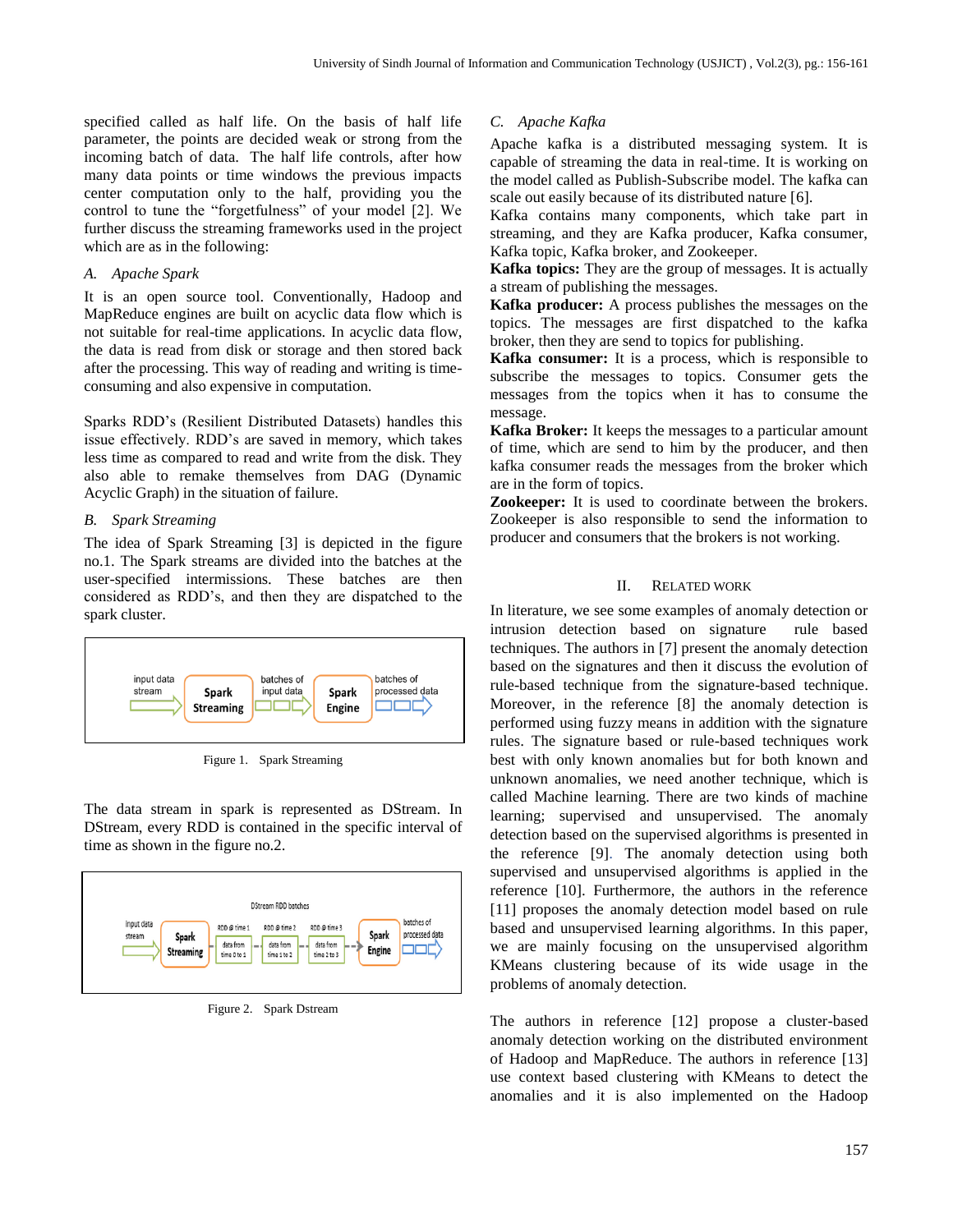framework. The clustering using KMeans or Streaming KMeans is also a part of a tool called as Apache Mahout [14] but it performs in batch mode, which is a time consuming, and it does not fit to the process of the real-time clustering.

All the techniques described above are based on Hadoop and MapReduce frameworks. Hadoop is primarily designed for batch data where the data exists before the processing. It fails at processing of data, which comes incessantly real time. In Hadoop, for new incoming data it requires to rebuild the model with all existing data, which is the wasteful technique. Hence, Hadoop is not appropriate for real-time processing. Similarly HBase [15] and BashReduce [16] undergoes with the same problem. Moreover, there are other streaming processing tools like apache storm [17] and apache S4 [18] but apache spark outperforms with respect to speed [19]. Hence, it was the main reason to use apache spark as our tool of the experiment. Furthermore, it is faulttolerant and scalable.

We have performed our experiments on VMware environment, which is performed on single machine in [20], but we are implementing it with more than one machine which gives the flavor of distributed work. We have also compared the time taken by single machine with the distributed environment. Furthermore, we are analyzing other parameters like accuracy, anomaly detection time, false positive rate and true positive rate while [20] only calculates the accuracy.

#### III. PROPOSED MODEL

In the proposed model as in figure no.3, first of all, the stream of data is generated using the Kafka producer from the dataset Kddcup99. The data reaches at the spark engine in the form of Kafka queues or partitions. Each newly arrived data instance is tested by anomaly detection model to check its possibility of being an anomalous instance. After checking the data status, the model can be retrained with either of two methods. In first method, the model is retrained with only newly arrived instance, which saves time, and in second method the model is retrained with the existing data and newly arriving data instance which takes time and suitable for real-time applications. The first method is used by apache spark Streaming KMeans as in our work while mini-batch algorithms use the second method. After checking the anomalies, the accuracy rate of the algorithm is calculated along with other parameters like false positive rate, true positive rate, and anomaly detection time. All the parameters are computed both on the single and distributed mode.



Figure 3. Streaming data anomaly detection model

### IV. ALGORITHM FOR ANOMALY DETECTION

- 1. Setting up the Spark Cluster
- 2. Reading the input Stream from Kafka Cluster

3. Normalize the input stream by standard deviation and mean.

(a) Mean is broadcaste

(b) Standard deviation is broadcasted

4. Apply the KMeans model on normalized streaming data

(a) Streaming Kmeans model is broadcasted

5. DistancetoCentroid is calculated

6. The distance exceeds the threshold, It is assumed to be an anomaly.

The cluster is premediated in Figure No.3 utilizing the apache spark. The stream produced on KddCup99 dataset is getting through the Kafka Queues. The information stream is isolated in little units called as the DStream. To prepare the information and foresee the anomalies from the streaming data, we set numerous changes and activities. At each progression of the change and activity, a piece of the information is put away in memory and the outcomes are moved to the following Dstream unit for additional preparation. In additional preparation process, the surge of information is gotten by the model and after that it proceeds to the anomaly detection process.

During the process of anomaly detection, the spark DStream model gets the stream from the cluster of Kafka. The DStream contains four key groups of attacks in the dataset like U2R, R2L, DoS and Probe. The principle calculation of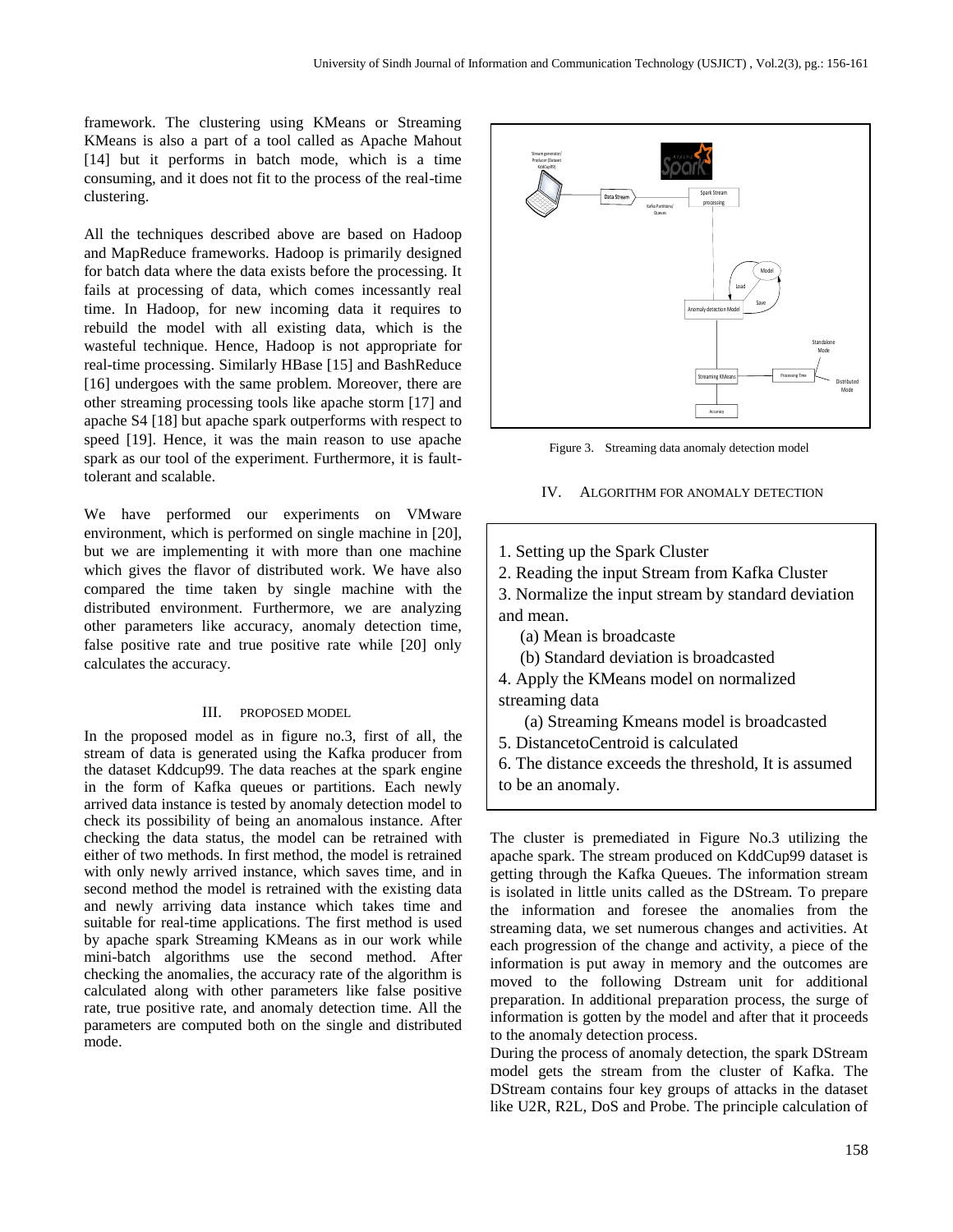the DStream begins to process mean with mapped and reduced transformations. From mean, the square of the distinction is figured and from the distinction, the difference is figured. Similarly from distinction, the standard deviation is computed. After every one of these computations, the values are then standardized using standard deviation and mean. Subsequent to playing out the normalization procedure, the KMeans streaming model is made and introduced. The model is then connected to information which was normalized in the previous step. After at that point, it is the way toward figuring the DistancetoCentroid for each element. At that point the code defines the threshold. On the off chance that the DistancetoCentroid of the component surpasses the threshold, at that point it is reflected as an anomaly.

Besides, in the proposed work, the procedure of anomaly detection begins by utilizing feature engineering which helps to remove the four attack labels rather than 21 present in the dataset. In the process of Stream clustering, the clusters are updated when new data arrives in the Kafka queues.

# V. STREAM OF DATA GENERATED FROM KDDCUP99

There 42 different labels of the KDDCup99 dataset. The attributes from 1 to 9 are the fields defining the the tcp connection [21]. The attributes from 32 to 42 are used to evaluate the attacks in the dataset. Among these attributes, the attribute 41 is used to identify the type of the attack. There are 4 different categories of the attacks in the dataset as specified in table no.1.

```
0,1032,0,0,0,0,0,0,0,0,0,0,0,0,0,0,0,0,0,511,511,0.00,0.00,0.00,0.00,1.
00,\!0.00,\!0.00,\!255,\!255,\!1.00,\!0.00,\!1.00,\!0.00,\!0.00,\!0.00,\!0.00,\!0.00,\!smurf.0,1032,0,0,0,0,0,0,0,0,0,0,0,0,0,0,0,0,0,511,511,0.00,0.00,0.00,0.00,1.
00,0.00,0.00,255,255,1.00,0.00,1.00,0.00,0.00,0.00,0.00,0.00,smurf.
0,0,0,0,0,0,0,0,0,0,0,0,0,0,0,0,0,0,0,237,18,0.00,0.00,1.00,1.00,0.08,0.
07,0.00,255,18,0.07,0.07,0.00,0.00,0.00,0.00,1.00,1.00,neptune.
0,0,0,0,0,0,0,0,0,0,0,0,0,0,0,0,0,0,0,215,7,1.00,1.00,0.00,0.00,0.03,0.0
6,0.00,255,7,0.03,0.07,0.00,0.00,1.00,1.00,0.00,0.00,neptune.
0,0,0,0,0,0,0,0,0,0,0,0,0,0,0,0,0,0,0,135,11,1.00,1.00,0.00,0.00,0.08,0.
07,0.00,255,11,0.04,0.06,0.00,0.00,1.00,1.00,0.00,0.00,neptune.
0,1032,0,0,0,0,0,0,0,0,0,0,0,0,0,0,0,0,0,511,511,0.00,0.00,0.00,0.00,1.
00,0.00,0.00,255,255,1.00,0.00,1.00,0.00,0.00,0.00,0.00,0.00,smurf.
19,209,450,0,0,0,0,0,1,0,0,0,0,0,0,0,0,0,0,3,6,0.00,0.00,0.00,0.00,1.00,
0.00,0.50,215,218,1.00,0.00,0.00,0.01,0.00,0.00,0.00,0.00,normal.
0,959,331,0,0,0,0,0,1,0,0,0,0,0,0,0,0,0,0,1,2,0.00,0.00,0.00,0.00,1.00,0
.00,1.00,87,48,0.55,0.05,0.01,0.00,0.00,0.00,0.00,0.00,normal.
0,1032,0,0,0,0,0,0,0,0,0,0,0,0,0,0,0,0,0,511,511,0.00,0.00,0.00,0.00,1.
00,0,00,0.00,255,255,1.00,0,00,1.00,0,00,0,00,0,00,0,00,00,00,00,smurf.
0,0,0,0,0,0,0,0,0,0,0,0,0,0,0,0,0,0,0,246,17,1.00,1.00,0.00,0.00,0.07,0.
06,0.00,255,16,0.06,0.07,0.00,0.00,1.00,1.00,0.00,0.00,neptune.
Processed a total of 46297 messages
```
### VI. TYPES OF ANOMALIES

In the table no.1, we are calculating the anomaly type from the stream of data. The analysis result show that most of the anomalous data instances are DoS (Denial of Service) instances.

| Table I. Types of Anomalies |            |       |                 |                  |                |  |  |  |
|-----------------------------|------------|-------|-----------------|------------------|----------------|--|--|--|
| <b>Index</b>                | <b>DoS</b> | Probe | U <sub>2R</sub> | R <sub>2</sub> L | <b>Normal</b>  |  |  |  |
| 1                           | 15         |       |                 | O                | 8              |  |  |  |
| $\mathbf{2}$                | 79         | O     |                 | O                | 20             |  |  |  |
| 3                           | 9          | Ω     |                 | O                | 1              |  |  |  |
| 4                           | 4          | 0     |                 | O                |                |  |  |  |
| 5                           | 2          | O     |                 | O                | 1              |  |  |  |
| 6                           | 1          | O     |                 | O                | 1              |  |  |  |
| 7                           | 2          | n     | n               | n                | 1              |  |  |  |
| 8                           | 3          | n     | n               | n                | n              |  |  |  |
| 9                           | 5          | n     |                 | O                | $\overline{2}$ |  |  |  |
| 10                          | 6          |       |                 |                  | 2              |  |  |  |

# VII. RESULTS

The results of the experiments performed in our work are described in table no.2 and table no.3. The table no.2 contains the results of single mode which consists of 1 Master and 1 Worker. The table no.3 exhibits the results of the distributed mode which includes 1 Master and 2 Workers. In the table no.2, if we calculate the average accuracy of the model, it is 76%. Interestingly, some of results showing the 100% accuracy which is because of the no false positives at the indexes of 4 and 8. Furthermore, the table no.2 shows the minimum anomaly detection or processing time of 49seconds, which is shown in the index no.1. On contrast, in the table no.3, which is the case of distributed mode, where minimum processing time is 33seconds and the average accuracy, is 68%. In this mode, we also observed the 100% accuracy at the index no. 7 and 9. Although, there is a slight difference of accuracy rate both in single and distributed mode but the distributed mode showing a good amount of the reduction in the processing time.

If we further say the reason behind the 100% accuracy rate, it may be due to the detected anomalies and real anomalies, which are same at number to the particular instance of data.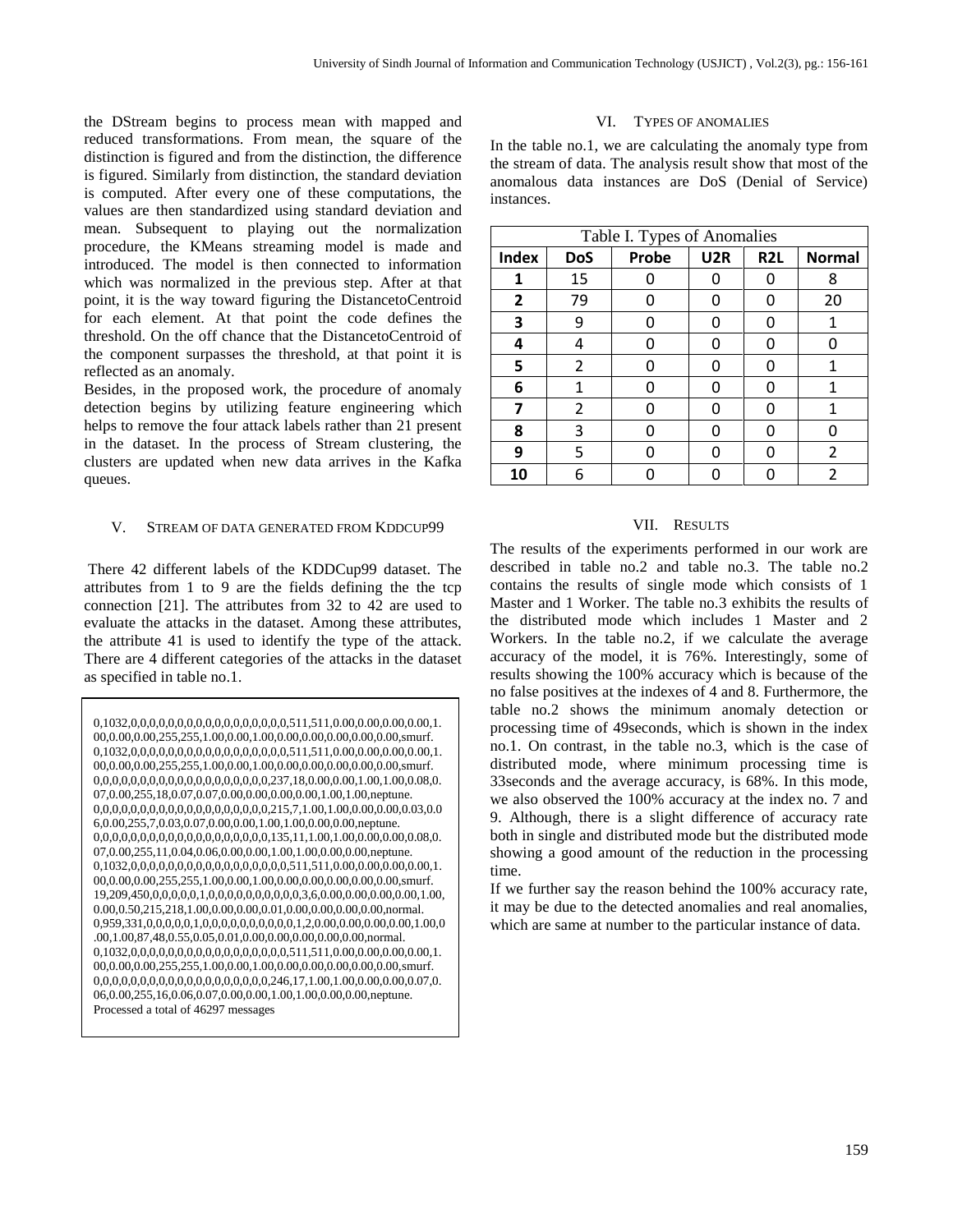| Table II. 1 Master and 1 Worker (Single Mode) |                     |                                                  |                                     |                       |                             |  |
|-----------------------------------------------|---------------------|--------------------------------------------------|-------------------------------------|-----------------------|-----------------------------|--|
| Ind<br>ex                                     | <b>Accu</b><br>racy | <b>Anomaly</b><br>detection<br>time<br>(Seconds) | <b>De</b><br>tec<br>ted<br>An<br>om | Real<br>Anom<br>alies | <b>True</b><br>posi<br>tive |  |
|                                               |                     |                                                  | ali<br>es                           |                       |                             |  |
| 1                                             | .65                 | 49.01934301<br>1                                 | 23                                  | 15                    | 15                          |  |
| $\overline{2}$                                | .79                 | 57.92875465                                      | 99                                  | 79                    | 79                          |  |
| 3                                             | 0.9                 | 64.31645418<br>1                                 | 10                                  | 9                     | 9                           |  |
| 4                                             | 1.0                 | 70.17001933<br>9                                 | 4                                   | 4                     | 4                           |  |
| 5                                             | .66                 | 74.25929513<br>9                                 | 3                                   | 2                     | 2                           |  |
| 6                                             | .5                  | 77.41612176                                      | 2                                   | $\mathbf{1}$          | 1                           |  |
| $\overline{7}$                                | .66                 | 80.24955300<br>8                                 | 3                                   | $\overline{2}$        | $\overline{2}$              |  |
| 8                                             | 1.0                 | 83.80429537<br>9                                 | 3                                   | 3                     | 3                           |  |
| 9                                             | .71                 | 86.80345738<br>4                                 | $\overline{7}$                      | 5                     | 5                           |  |
| 10                                            | .75                 | 89.54261118<br>8                                 | 8                                   | 6                     | 6                           |  |
| Ind                                           | Fals                | <b>Positives</b>                                 | <b>Ne</b>                           | <b>True</b>           | Fals                        |  |
| ex                                            | e<br>posi           |                                                  | gat<br>ive                          | Positi<br>ve          | e<br>Posi                   |  |
|                                               | tive                |                                                  | S                                   | Rate                  | tive<br>Rate                |  |
| 1                                             | 8                   | 23                                               | 24                                  | 0.65                  | 0.33                        |  |
| 2                                             | 20                  | 99                                               | 10<br>0                             | .79                   | $\cdot$ .2                  |  |
| 3                                             | $\mathbf{1}$        | 10                                               | 11                                  | 0.9                   | .09                         |  |
| 4                                             | 0                   | 4                                                | 5                                   | 1.0                   | 0.0                         |  |
| 5                                             | 1                   | 3                                                | 4                                   | .66                   | .25                         |  |
| 6                                             | $\mathbf 1$         | $\overline{2}$                                   | 3                                   | $.5\,$                | .33                         |  |
| 7                                             | $\mathbf{1}$        | 3                                                | 4                                   | .66                   | .25                         |  |
| 8                                             | 0                   | 3                                                | 4                                   | .66                   | .25                         |  |
| 9                                             | 2                   | 7                                                | 8                                   | .71                   | .25                         |  |
| 10                                            | 2                   | 8                                                | 9                                   | .75                   | .22                         |  |

| Table III. 1 Master 2 Workers (Distributed Mode) |              |                  |                |              |              |  |  |
|--------------------------------------------------|--------------|------------------|----------------|--------------|--------------|--|--|
| Ind                                              | <b>Accu</b>  | Anomaly          | <b>Det</b>     | Real         | <b>True</b>  |  |  |
| ex                                               | racy         | detection        | ect            | Anom         | posit        |  |  |
|                                                  |              | time             | ed             | alies        | ive          |  |  |
|                                                  |              | (Seconds)        | An             |              |              |  |  |
|                                                  |              |                  | om             |              |              |  |  |
|                                                  |              |                  | alie           |              |              |  |  |
|                                                  |              |                  | S              |              |              |  |  |
| 1                                                | .84          | 33.276976865     | 25             | 21           | 21           |  |  |
| $\overline{2}$                                   | .78          | 43.750534611     | 65             | 51           | 51           |  |  |
| 3                                                | .5           | 51.004885917     | 4              | 2            | 2            |  |  |
| 4                                                | .6           | 57.031494693     | 5              | 3            | 3            |  |  |
| 5                                                | .5           | 62.526298527     | $\overline{2}$ | 1            | 1            |  |  |
| 6                                                | .9           | 67.899759682     | 10             | 9            | 9            |  |  |
| 7                                                | 1.0          | 72.342786019     | 3              | 3            | 3            |  |  |
| 8                                                | $\cdot$ .2   | 76.306710162     | 5              | $\mathbf{1}$ | $\mathbf{1}$ |  |  |
| 9                                                | 1.0          | 80.787546223     | 8              | 8            | 8            |  |  |
| 10                                               | $.5\,$       | 84.916666357     | $\overline{2}$ | $\mathbf{1}$ | $\mathbf{1}$ |  |  |
| Ind                                              | <b>False</b> | <b>Positives</b> | <b>Ne</b>      | <b>True</b>  | <b>False</b> |  |  |
| ex                                               | posit        |                  | gat            | Positi       | <b>Posit</b> |  |  |
|                                                  | ive          |                  | ive            | ve           | ive          |  |  |
|                                                  |              |                  | S              | Rate         | Rate         |  |  |
|                                                  |              |                  |                |              |              |  |  |
| $\mathbf{1}$                                     | 4            | 25               | 26             | .84          | .15          |  |  |
| $\overline{2}$                                   | 14           | 65               | 71             | .78          | .19          |  |  |
| З                                                | 2            | 4                | 10             | .5           | $\cdot$      |  |  |
| 4                                                | 2            | 5                | 9              | $6.5\,$      | .22          |  |  |
| 5                                                | 1            | $\overline{c}$   | 6              | .5           | .16          |  |  |
| 6                                                | $\mathbf 1$  | 10               | 12             | .9           | .08          |  |  |
| 7                                                | 0            | 3                | 9              | 1.0          | 0.0          |  |  |
| 8                                                | 4            | 5                | 15             | $\cdot$      | .26          |  |  |
| 9                                                | 0            | 8                | 9              | $1.0\,$      | 0.0          |  |  |
| 10                                               | $\mathbf 1$  | $\overline{c}$   | 7              | $.5\,$       | .14          |  |  |